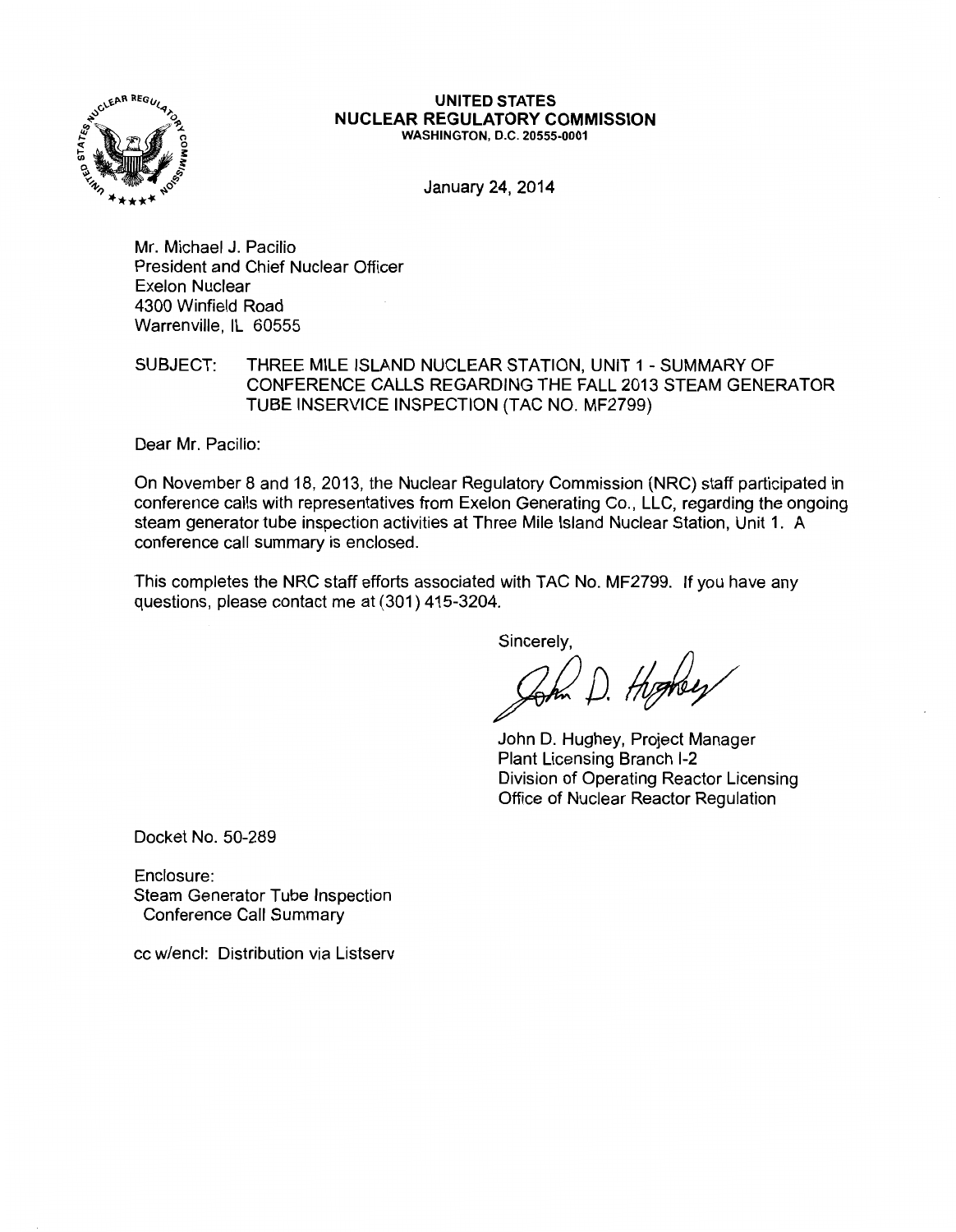# SUMMARY OF CONFERENCE CALLS

# THREE MILE ISLAND NUCLEAR STATION, UNIT 1

# REGARDING THE FALL 2013 STEAM GENERATOR TUBE INSPECTION RESULTS

## DOCKET NO. 50-289

## TAC NO. MF2799

On November 8 and 18, 2013, the Nuclear Regulatory Commission (NRC) staff participated in conference calls with representatives of Exelon Generating Co., LLC, (Exelon or the licensee) regarding the steam generator (SG) tube inspection activities at Three Mile Island Nuclear Station (TMI), Unit 1 during Refueling Outage 20 (RF020). (NOTE: TMI counts refueling outages as occurring prior to the same numbered operating cycle, so Refueling Outage 20 precedes Operating Cycle 20.)

TMI Unit 1 has two once-through SGs manufactured by AREVA. Each SG has 15,597 tubes made out of thermally-treated Alloy 690. The tubes have a nominal outer diameter of 0.625 inches and a nominal wall thickness of 0.037 inches. The SGs contain 15 stainless steel tube support plates (TSPs) that have broached tri-foil holes. The broached trefoil holes in each TSP have flat landings with chamfered edges (not hour glass-shaped). The tube-to-tubesheet joints were hydraulically expanded over the full depths of the upper and lower tubesheets. The normal operating differential pressure is 1276 pounds per square inch.

## **Conference Call on November 8, 2013**

The licensee stated that no primary-to-secondary leakage had been detected during the previous operating cycle (Cycle 19), no secondary side pressure tests had been conducted during the outage, and no exceptions or deviations to industry guidelines had been taken during the outage.

At the time of the call, the scope of inspections planned by the licensee included a full-length inspection of 100 percent of the SG tubes using a bobbin coil probe, a visual inspection of 100 percent of the installed SG tube plugs, and a remote visual exam of the upper and lower SG channel head bowl. In addition, the X-probe was used to inspect: (1) the peripheral tubes (2-tubes deep) from the lower tubesheet to the first TSP to identify possible loose part signals, (2) all tube-to-tube (T-T) wear signals, and (3) other wear signals (both new and historical) that were greater than or equal to 10 percent through-wall (TW).

At the time of the call, tube inspections in SG A and SG 8 were approximately 91 percent complete. In SG A, approximately 85 T-T wear indications had been identified, of which four were new indications. The largest new indication was approximately 12 percent TW. The average growth rate of all T-T wear indications was approximately 1.3 percent TW per cycle, while the growth rate of just the historical T-T wear indications was approximately -0.31 percent TW per cycle. In SG B, approximately 200 T-T wear indications had been identified, of which three were new indications. The largest new indication was approximately 13 percent TW. The average growth rate of all T-T wear indications was approximately 0.36 percent TW per cycle,

**Enclosure**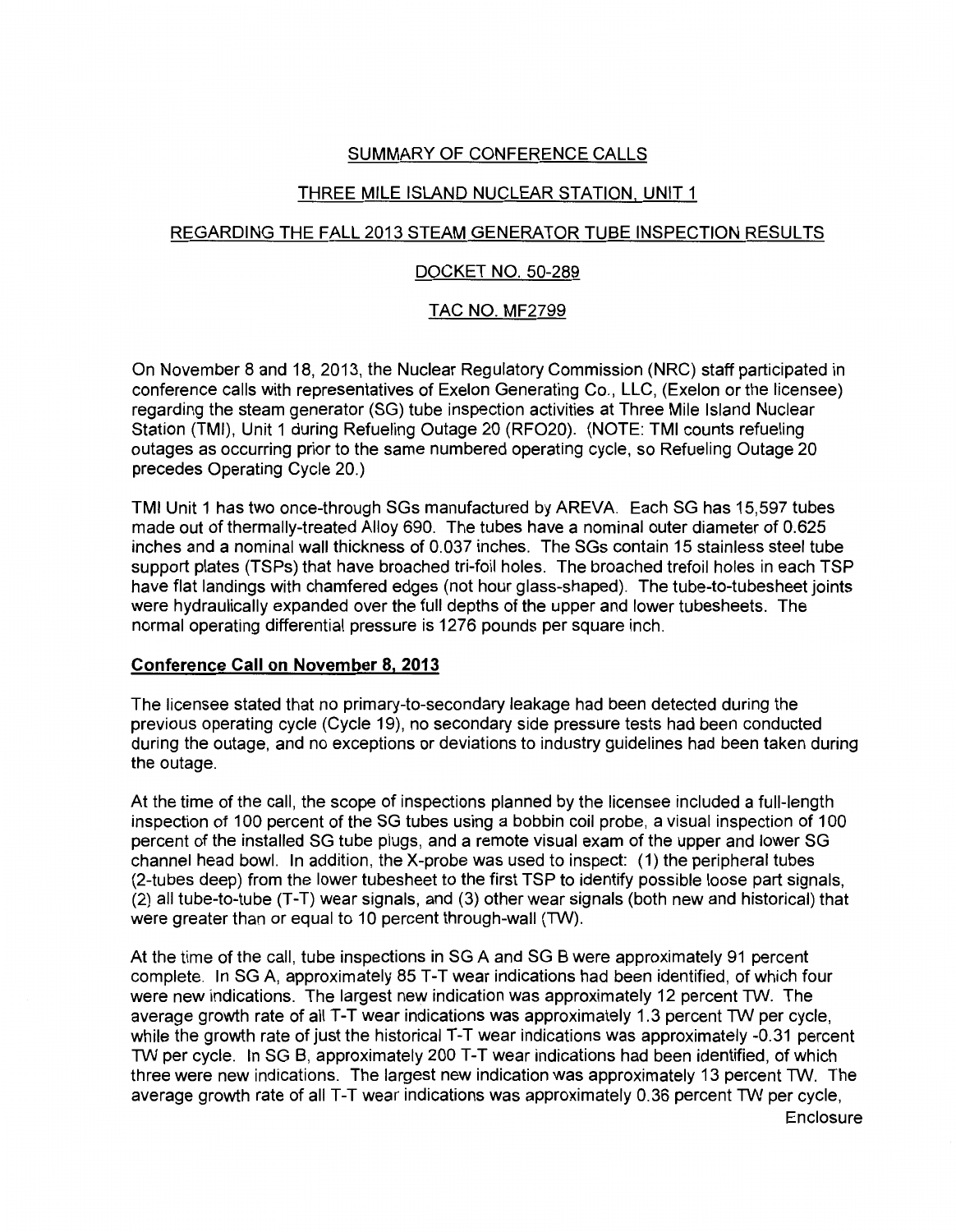while the growth rate of just the historical T-T wear indications was approximately 0.38 percent TW per cycle.

In SG A, 1,663 new TSP wear indications were identified at the location where the tube passes through the TSP (commonly referred to as TSP wear), of which the largest was approximately 30 percent TW in a tube near the periphery and the x-axis. The average growth rate of the new TSP wear indications in SG A was 5.6 percent TW per cycle, while the historical TSP wear indications in SG A had a growth rate of 0.49 percent TW per cycle. In SG B, 2,220 new TSP wear indications were identified, of which the largest was approximately 63 percent TW and located in the tube in row 49 tube 119 (R49T119). The average growth rate of the new TSP wear indications in SG B was 7.8 percent TW per cycle, while the historical TSP wear indications in SG B had a growth rate of 3.5 percent TW per cycle.

The licensee stated that all tubes taken out of service would have full-length stabilizers installed and would then be plugged with mechanical roll plugs. The licensee planned to plug all tubes with indications greater than or equal to 40 percent TW and may plug tubes less than this value (preliminary value of 30 percent) based on their operational assessment (OA). The number of tubes plugged would depend on the final eddy current inspection and OA results.

At the time of the call, a localized in-situ pressure test of the tube in R49T119 was planned. The licensee had no plans to pull a tube during the outage, but said they would continue to evaluate all options.

For loose parts detection, the licensee was performing X-probe inspections of peripheral tubes (approximately 902 tubes per SG) near the top of the lower tubesheet. No possible loose part indications were detected and the licensee was not planning to remove any loose parts.

No SG secondary side inspections were planned.

The tube in R49T119 is located between the w- and x-axes of the SG (closer to the x-axis than the w-axis), four tubes in from the periphery of the tube bundle, and is in compression during normal operation. The wear indication was the full length of the TSP (1.19 inches long) and was classified as uniform flat-bottomed wear. The indication had grown from no detectable degradation the previous outage, to approximately 63 percent TW this outage. The wear was attributable to just one land of the TSP. A three-tube cluster of wear existed around tube R49T119. R49T119 had wear indications at multiple TSP elevations (at the  $8<sup>th</sup>$ , 10<sup>th</sup>, 12<sup>th</sup>, 12<sup>th</sup>,  $13^{th}$ ,  $14^{th}$ , and  $15^{th}$  TSPs).

Of the 3500 new TSP wear indications, approximately 30 had axial lengths that approached the thickness of the TSP. Most of these indications are in the periphery, but they are not preferentially oriented towards any one axis.

Approximately 20 tubes in the two SGs exhibited multiple (>5) wear indications at various TSP elevations.

During RF019 in 2011, a 52 percent TSP wear indication was identified. This indication was shorter than the thickness of the TSP and was tapered (not flat-bottomed) in shape. The tube with the 52 percent TW TSP wear indication was located on the w-axis and is in the periphery of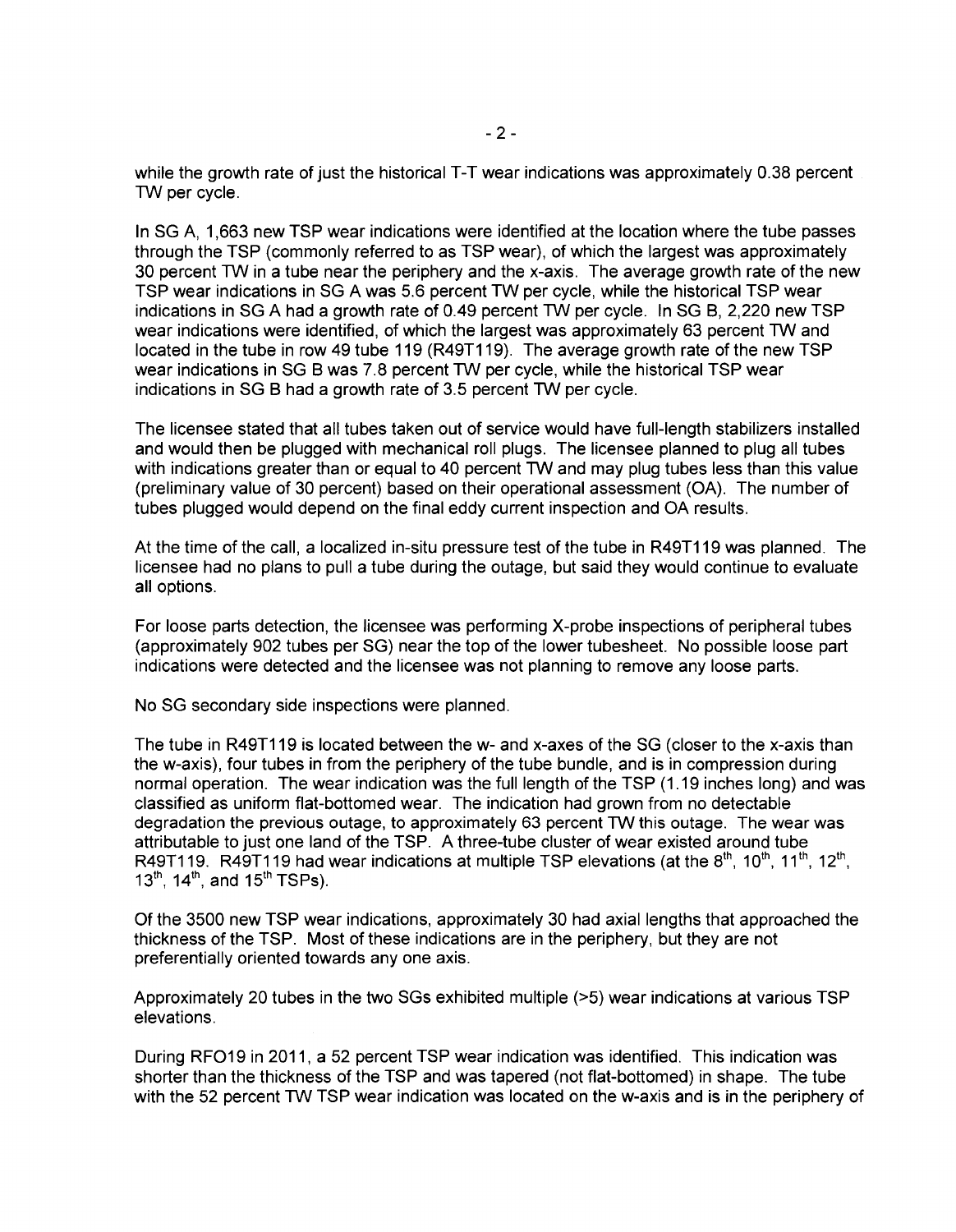the tube bundle. The licensee expected to find fewer new indications in RF020 than RF019. The number of new indications actually detected was approximately 1.9 times what was found the last outage.

There were two operational transients (reactor trips) in Cycle 19, the second operational cycle of the SGs. There were no reactor trips in Cycle 18, the first operating cycle of the SGs. There was no significant change in the operation of the SG during Cycle 19. The most limiting condition for the SGs is three times the normal operating differential pressure.

A root-cause analysis team was formed prior to the November 8, 2013, conference call. The team was considering all possible causes of the 63 percent TSP wear flaw, including internals locking, TSP locking, preload of tubes, fabrication records, and local thermal hydraulic conditions. A schedule for the root-cause analysis team was not yet established, but the licensee stated a preliminary cause analysis would be completed in time to support the OA and restart. The root cause team would include industry expertise.

No tube-proximity signals were detected during the outage. During cold conditions, the tubes are in tension, while during hot conditions, the tubes are in compression.

The licensee indicated frequency response testing is being discussed with AREVA as a possible testing method to assess the preload in the SG tubes, but the benefits of such testing were not clear. This testing was being considered for assessing T-T wear and the 63 percent TSP wear indication.

The licensee stated that there were no indications of tie-rod bowing, and that they had informed the other owners of SGs of their preliminary findings. The licensee planned to complete eddy current data analysis and in-situ pressure testing on November 9, 2013. Tube stabilization and plugging was scheduled for completion by November 11, 2013.

The licensee agreed to have another call with the NRC staff prior to restart of the plant.

### **Conference Call on November 18, 2013**

On November 18, 2013, NRC staff participated in a follow-up conference call with the licensee for additional discussion regarding the results of the SG tube inspections. At the time of the call, the SG tube inspections were 100 percent complete in both SGs.

### Tube-to-tube wear

Tube wear due to T-T contact was consistent with expectations. In SG A, 114 T-T wear indications had been identified, of which 46 were new indications. The largest historical indication was approximately 12 percent TW, while the largest new indication was approximately 16 percent TW. The average growth rate of the historical T-T wear indications was approximately 0 percent TW per cycle. In SG B, approximately 314 T-T wear indications had been identified, of which 116 were new indications. The largest historical indication was approximately 13 percent TW, while the largest new indication was approximately 10 percent TW. The average growth rate of the historical T-T wear indications was approximately 0.2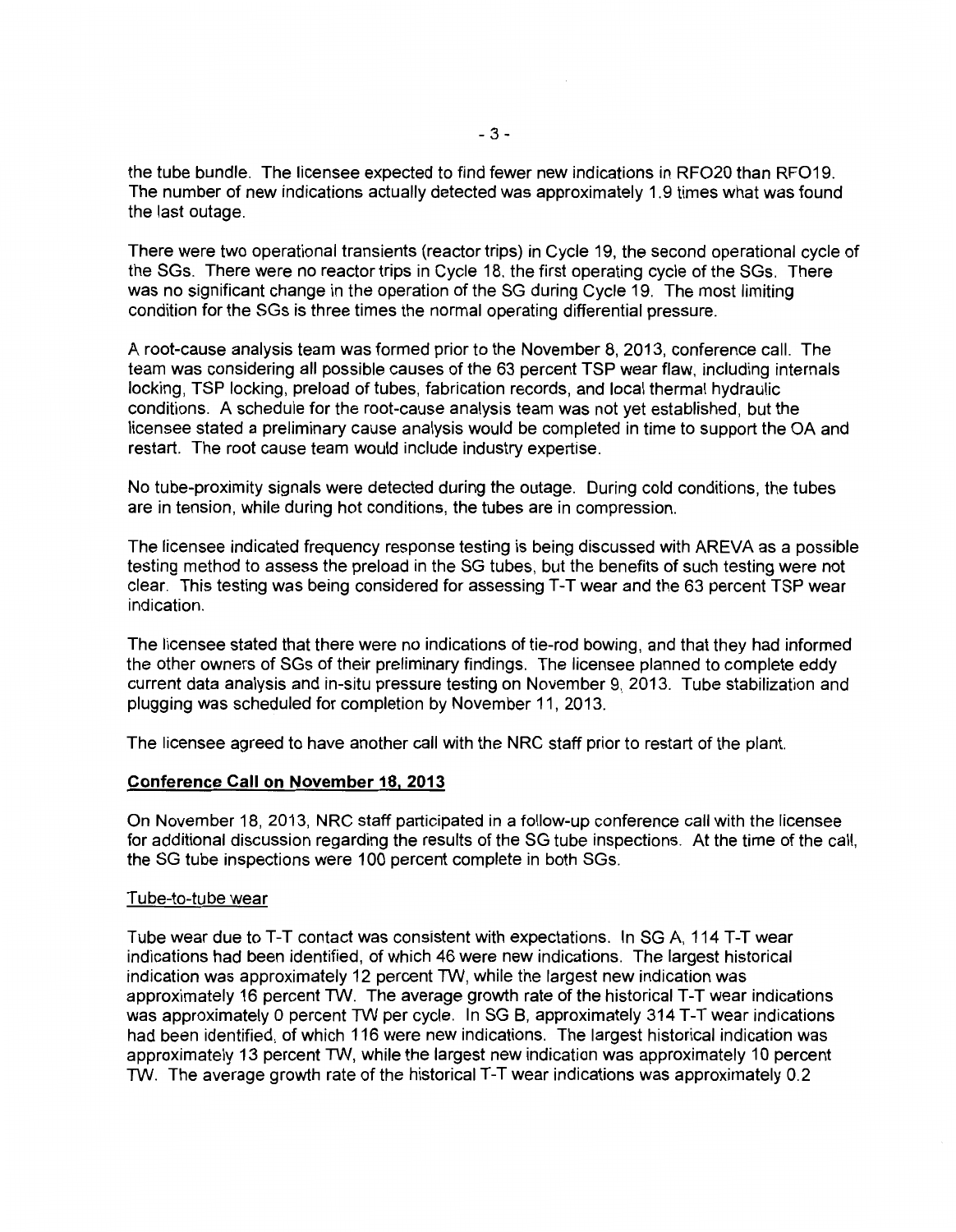percent TW per effective full-power year (EFPY). The new indications of T-T wear are in the same general locations as the T-T wear indications detected in the 2011 outage.

#### Tube support plate wear

In SG A, the average growth rate of historical TSP wear indications was 0.2 percent per EFPY, while in SG B the average growth rate of historical TSP wear indications was 1.8 percent per EFPY.

Most new TSP wear indications were found around the 8th TSP in both SGs, most of these indications were less than 20 percent TW, and these indications formed a donut shaped pattern. The deepest TSP wear indications were found near the periphery of the  $13<sup>th</sup>$  TSP in SG B. In general, the pattern formed by all the TSP wear indications in both SGs starts as a donut shape near the middle elevation of the SGs, and progresses to the periphery on the sides of the SGs as elevation increases to the top of the SGs (i.e., teacup shaped).

In SG A, there were 952 TSP wear indications in RF019, with a maximum depth of 27 percent TW. For RF020, SG A had 1739 new TSP wear indications, with a maximum depth of 30 percent TW.

In SG B, there were 1342 TSP wear indications identified in RF019, with a maximum depth of 52 percent TW. For RF020, SG B had 2384 new TSP wear indications, with a maximum depth of 63 percent TW. The highest occurrence of the indications of TSP wear are at the  $8<sup>th</sup>$  TSP.

The 63 percent TW TSP indication had flat-bottomed wear and was approximately 1.19 inches long. The tube at R49T119, with the 63 percent TW TSP wear indication, passed an in-situ pressure test at 4800 pounds per square inch. The deepest TSP wear indication left in service in SG A after RF019, was 27 percent TW, and this indication measured 27 percent TW again in this outage RF020. Approximately 95 percent of all the TSP wear indications found were less than 20 percent TW.

The licensee reported that the max growth rate for new indications in the first operating cycle was 30.2 percent per EFPY (the first operating cycle was 1. 72 EFPY). For the second operating cycle, the licensee reported that the max growth rate for new indications was 33.6 percent per EFPY (the second operating cycle was 1.877 EFPY). The licensee stated that the growth rates seen in the first and second operating cycles were consistent with the growth rates seen in other plants with replacement once-through SGs, where the first cycle maximum growth rate was 33.9 percent TW/EFPY, and the second cycle maximum growth rate was between 26 and 29 percent TW/EFPY.

There were no non-conforming issues related to the tubes with the bounding (i.e., largest) indications. Shroud locking of the TSPs was identified as a possible cause for the TSP wear indications. The licensee is examining plant operations and manufacturing tolerances as part of the root cause assessment they are performing.

The licensee indicated that their preliminary OA supports a 24-month operating cycle.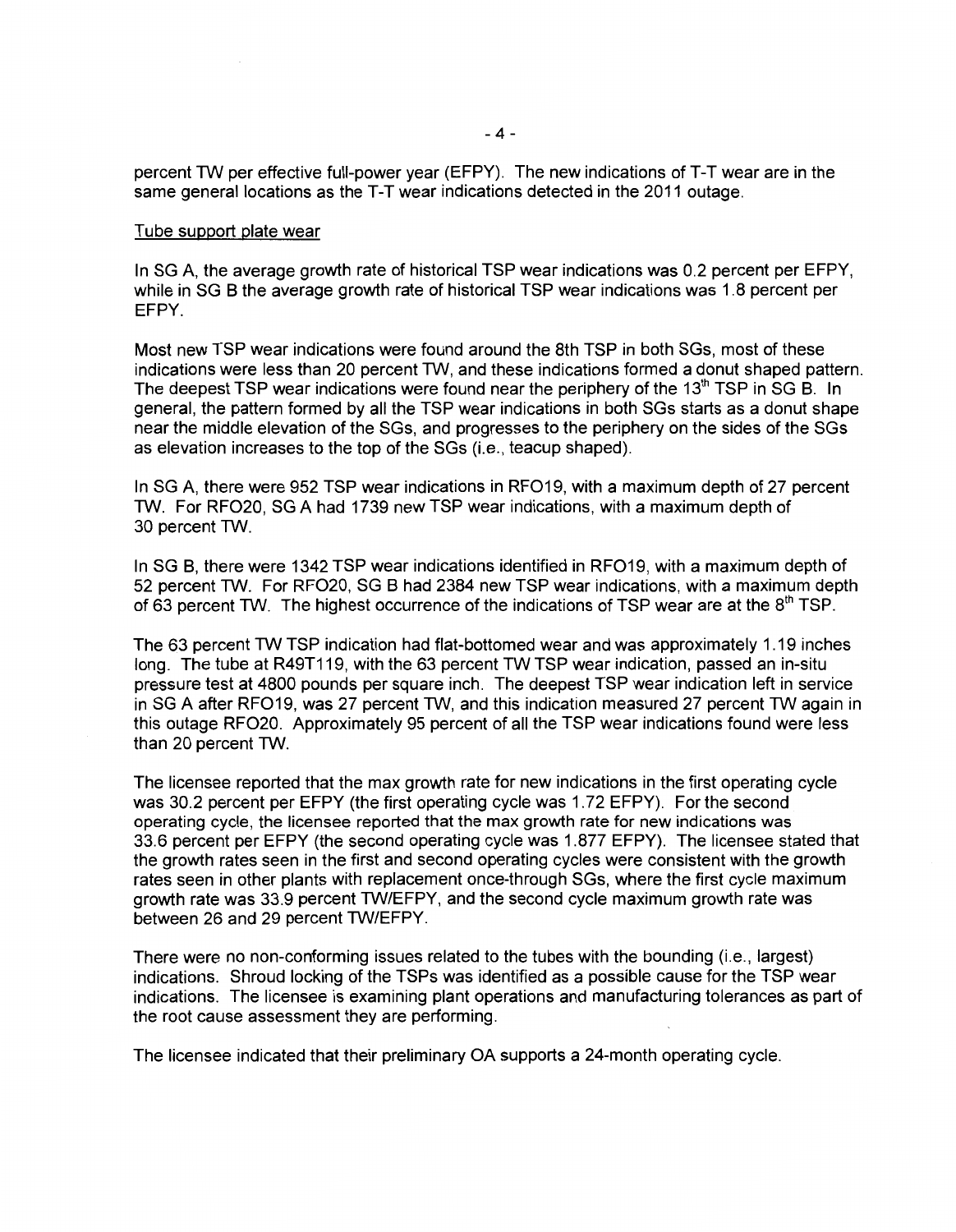The OA used a Monte Carlo analysis performed at the 0.95 probability/50 percent confidence level. The analysis assumed 2800 new T-T wear flaws would form in the next cycle of operation and no scaling factor was assumed for growth reduction of the existing flaws. The distribution of new flaws expected at the end of the next cycle was based on the distribution of new indications detected during RF020. The expected duration of the next cycle, Cycle 20, is 1.919 EFPY. (NOTE: TMI counts refueling outages as occurring prior to the same numbered operating cycle, so Refueling Outage 20 precedes Operating Cycle 20) By contrast, the Monte Carlo analysis used by the licensee at the end of the previous operating cycle (to support restart for the operating cycle just completed), assumed a scaling factor of 0.8 on wear growth rate. The licensee used a structural depth to maximum depth ratio of 0.96 (based on flaw profiling of approximately 60 TSP wear indications) and the maximum flaw length used in the lognormal distribution was 1.20 inches. This flaw size would be expected to occur about 1.3 percent of the time. The licensee had a third party review the OA and the third party agreed with the results.

The licensee also performed a deterministic analysis of TSP wear in SG A and determined the 0.95 probability end-of-cycle depth to be 61 percent TW. A deterministic analysis for the T-T wear in SG's A and B yielded a 0.95 probability end-of-cycle depth of 36 percent for SG A and 30 percent for SG B.

The licensee stated that they believed the maximum growth rates observed in Operating Cycle 19 were consistent with those observed in Operating Cycle 18. The deepest TSP wear indication was assumed to begin growth during the heat-up from RF019.

The wear pattern seen around the tube in R49T119 in SG B is also seen in five other locations of SG B, but the significance of these patterns is not currently known.

At the time of the call, flaw orientation mapping (i.e., finding the orientation of flaws in the tubes) was being conducted and had been completed on approximately 50 tubes. The orientation of the flaws was being determined by using an array probe with a stationary probe in a neighboring tube. The results of this effort will be incorporated into the final root cause analysis.

The calculated maximum axial compressive load of the SG tubes is approximately 260 pounds per square inch and the buckling limit was calculated to be approximately 341 pounds per square inch. Some tubes are close to the buckling limit, but none of the tubes exceeded the limit. The licensee indicated that their analysis shows that the structural integrity limits and accident induced leakage limits of axially oriented flaws are insensitive to the compressive loading seen in these SGs (since industry testing indicates that the axial loadings on the tube have no influence on the burst pressure from approximately 1000 pounds of compression to approximately 3000 pounds of tension). Additionally, the bending moments seen by the tubes in these SGs are less than the bending stress limit of 42,000 pounds per square inch for flaws at the TSPs (in the shortest span).

The licensee stated that the SGs had adequate integrity. The licensee agreed to provide a copy of the final OA and root cause assessment to the regional inspectors.